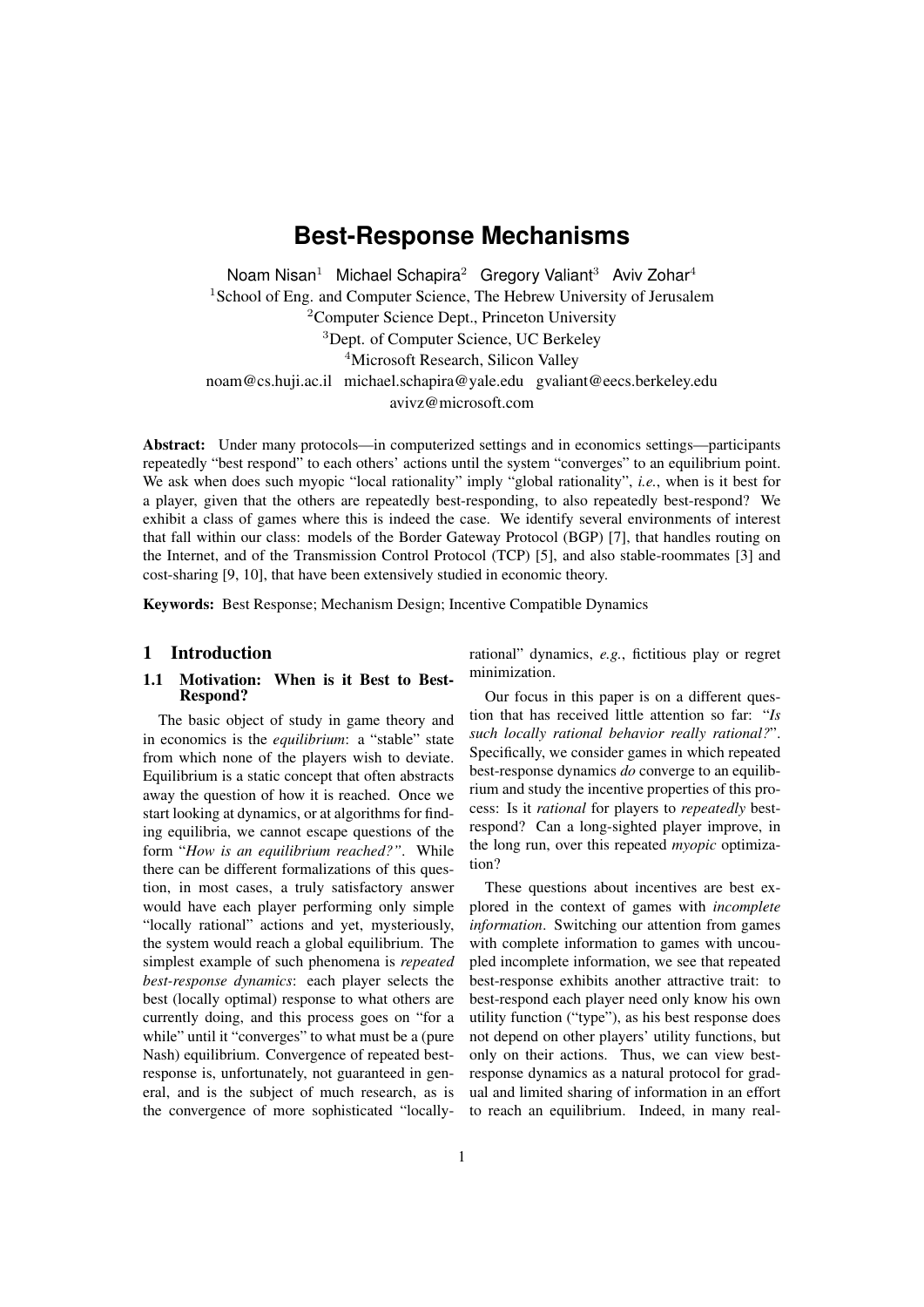life contexts the interaction between decision makers with incomplete information takes the form of best-response dynamics (*e.g.*, Internet routing [7]). When regarding best-response dynamics from this perspective, it is an indirect mechanism in the private-information mechanism-design sense. We wish to understand when such a mechanism, that dictates that all players repeatedly best-respond, is *incentive compatible*.

# 1.2 The Setting

Let us begin by laying out our setting for studying and formalizing incentives for repeated bestresponse. In our framework, each player holds a private utility function, and all players' utility functions, when put together, determine a fullinformation *base game* with some commonlyknown strategy spaces. We desire that the outcome of the dynamics be an equilibrium of this base game.

Base game: We are given an *n*-player (one-shot) *base game G*, with players 1*, . . . , n*, in which each player *i* has strategy space  $S_i$ , and  $S = S_1 \times ... \times$  $S_n$ . Each player *i* has a *utility function*  $u_i$  such that  $(u_1, \ldots, u_n) \in U \subseteq U_1 \times \cdots \times U_n$ , where  $U_i \subseteq \Re^{|S|}$  is player *i*'s utility space. Each player knows only his own utility function, *i.e.*, we view *ui* itself as player *i*'s *type*.

Best-response mechanisms: We study a class of indirect mechanisms, that we term "*repeatedresponse mechanisms*": players take turns selecting strategies; at each (discrete) time step *t*, some player  $i_t$  selects and announces strategy  $s_i^t \in$  $S_{i_t}$ . Observe that one course of action available to each player in a repeated-response mechanism is to always choose a best-response to the most recently announced strategies of the others, that is, *repeated-best-response*. We call a repeated-response mechanism in which the *prescribed behavior* for each player is to repeatedly best-respond a "*best-response mechanism*". To fully-specify a best-response mechanism we must specify (1) the starting state; (2) the order of player activations (which player is "active" when); and (3) for each player, a rule for breaking ties among multiple best responses. All of our results hold regardless of the initial state and of the order of players' activations (so long as it is "long enough"), and, in fact, even in more general settings. $<sup>1</sup>$  We</sup> discuss tie-breaking rules below.

Goal: Our general aim is to identify interesting classes of (base) games for which best-response mechanisms are *incentive-compatible*. Intuitively, a best-response mechanism is incentivecompatible if, when all other players are repeatedly best-responding, then a player is incentivized to do the same. Defining incentive compatibility in our setting involves many intricacies. We opt to focus here on a very general notion of incentive compatibility that, we believe, captures essentially any variant that the reader may desire; in a companion paper [11], we present several more games (auctions) where only strictly weaker notions of incentive compatibility can be obtained. Our notion of incentive compatibility here captures the two following distinct but complementary points of view: a mechanism design perspective and a learning equilibrium [1, 2] perspective.

Mechanism design perspective (in a prior-free non-Bayesian setting): This point of view is natural when analyzing finite-time protocols in computerized and economic settings. We are given a game with incomplete information *G*, where each player's utility function is private, and we wish to implement a pure Nash equilibrium (PNE) of *G*. We point out that this uncommon objective implementing an equilibrium—proves to be a natural implementation goal in many contexts (see Section 3, where we show that desirable outcomes can be regarded as "stable states"). Best-response mechanisms are incentive compatible, from this perspective, if the desired outcomes are implemented in the ex-post Nash sense<sup>2</sup>. Importantly, from this point of view, no actual play happens during the process of best-response dynamics and players merely announce strategies as their communication with the mechanism; each player only cares about maximizing his benefit from the *final outcome* of the mechanism, that is expected to ter-

<sup>1</sup>Our results actually hold even for (1) *asynchronous* player activation orders in which multiple players can best-respond *simultaneously* or based on outdated information (as studied in [12]); (2) adaptive player activation orders that can change based on the history of play; and also when (3) the mechanism terminates as soon as all players "pass", that is, each player repeats his last strategy.

<sup>&</sup>lt;sup>2</sup>The Revelation Principle then implies that the direct revelation mechanism is truthful (in the ex-post-nash sense).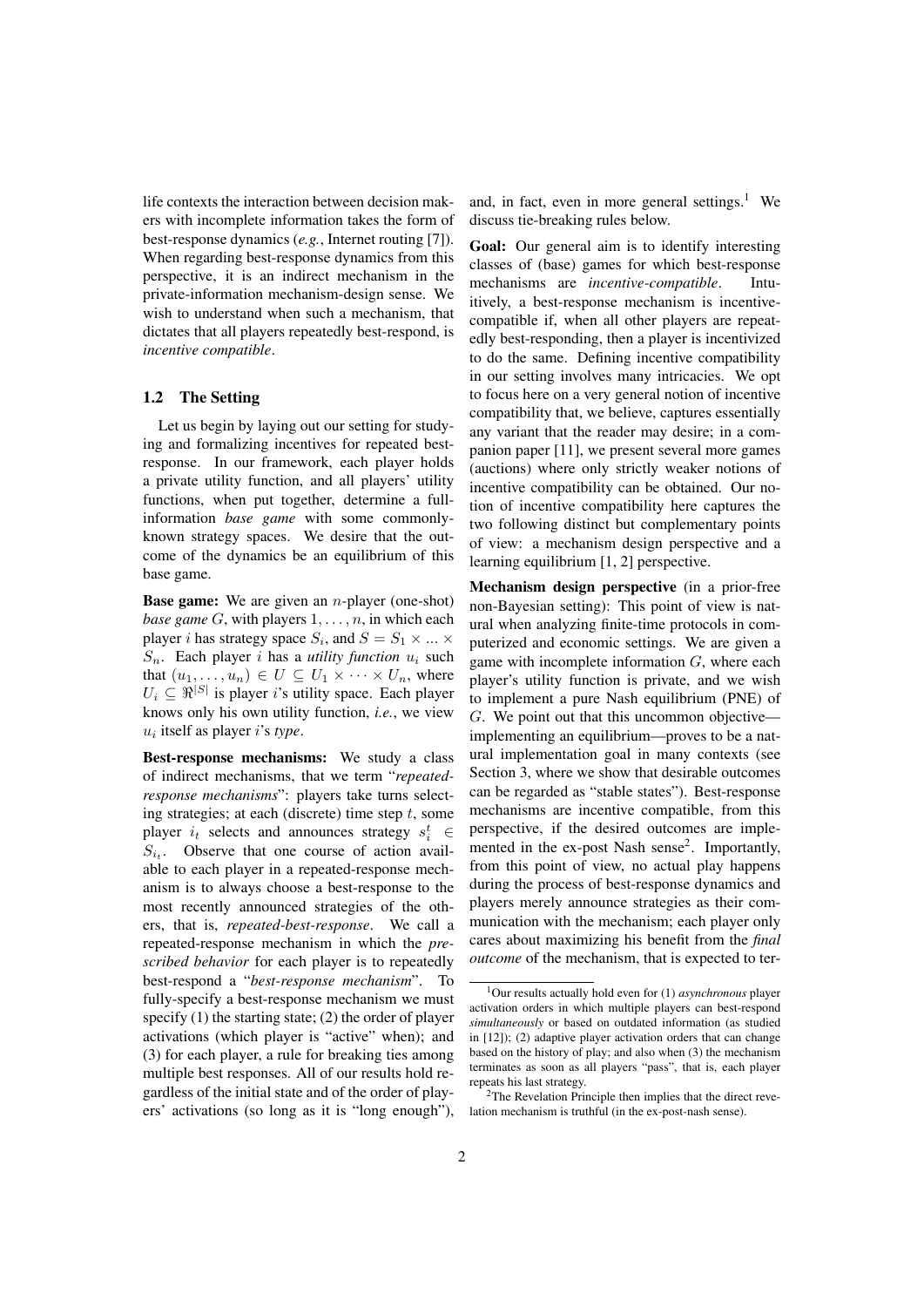minate after some *finite* predetermined number of time steps.

Learning equilibrium perspective: This point of view is natural when analyzing environments such as Internet protocols and global financial transactions, where players repeatedly interact with *each other* and there is no "final turn". Now, the players are actually involved in *infinite* repeated play of the incomplete-information game *G* and each player has a rule for selecting his next strategy based on the history of play. We are interested in the natural rule that dictates that a player simply always best-respond to others' most-recent strategies. In this context, each player wishes to maximize his *long-term* payoff, that we model to be the lim sup of his stage utilities in this infinitely-played game<sup>3</sup>. Best-response mechanisms are incentive compatible, from this perspective, if the "best-response" rules are themselves in equilibrium in this infinite game regardless of the realization of  $(u_1, \ldots, u_n)$ . Using the terminology of [1, 2], this means that best-response dynamics are in "learning equilibrium". We stress that this would not follow from the folk theorem since our players do not, in any way, punish other players for deviation. To the contrary, our incentive compatibility results establish that the natural best-response dynamics are in equilibrium without requiring players to be able to detect and penalize other players' deviations.

Tie-breaking rules. When multiple bestresponses exist we must specify, for each player, a *tie-breaking rule*. Importantly, this tie-breaking rule must be "uncoupled", *i.e.*, depend solely on the player's private information (utility function) and not on information that is unavailable to him<sup>4</sup>. Our tie-breaking rules always have the following simple form: fix, for each player *i*, an a-priori full order  $\prec_i$  on  $S_i$  (that can depend on  $u_i$ ), and instruct player *i* to break ties between multiple best-responses according to  $\prec_i$ . While this might seem innocent enough, we do get significant milage from delicate choices of these tie-breaking rules, to the point that one may desire an intuitive justification for these choices. Roughly speaking, there are two main, conflicting, intuitions: in some cases we simply ask players to break ties so as to be "nice" to others; in other cases we break ties according to some "iterated-trembling-hand" logic.

#### 1.3 Games with Incentive-Compatible Best-Response Mechanisms

Our main results are identifying a class of games for which best-response mechanisms are incentive compatible, and exhibiting several interesting games that fall within this class (and thus have incentive-compatible best-response mechanisms). While at first glance, it might seem that the existence of a *unique* PNE to which best-response dynamics are guaranteed to converge implies the incentive-compatibility of best-response mechanisms, this intuition is false.

|   |     | I)  |
|---|-----|-----|
| А | 2,  | 0,0 |
| B | 3,0 |     |

Figure 1: A game for which best-response mechanisms are not incentive compatible.

Observe that in this game, (*B, D*) is the unique PNE and every sequence of best responses converges to it. Yet, consider the scenario that the starting point is the strategy profile (*A, C*), and the column player repeatedly best-responds. Clearly, the row player's *local* improvement from (*A, C*) to (*B, C*) will lead to the column player moving to  $(B, D)$ . Hence, the row player can do better by looking ahead, not moving from (*A, C*), and thus "getting stuck" at (*A, C*), that he strictly prefers to the unique pure Nash (*B, D*). Hence, repeated best-responding is not incentive compatible in this game which is strictly-dominance-solvable, is a potential game, and has a unique and Paretooptimal PNE.

What traits must a game have for best-response dynamics to be incentive compatible? We now present an intuitive exposition of a class of games for which this is achieved, which we term "*Never-Best-Response-Solvable (NBRsolvable) games with clear outcomes*". In an NBRsolvable game, strategies are iteratively eliminated

<sup>&</sup>lt;sup>3</sup>In all our results, at equilibrium the lim sup is actually the limit, and thus choosing lim sup gives us the strongest and most robust results – the definition is in fact adversarial to our proofs, it potentially allows manipulators to gain utility by avoiding convergence.

<sup>4</sup>We note that it is also permissible for the tie-breaking rules to depend on the players' actions, though for our purposes this was not needed.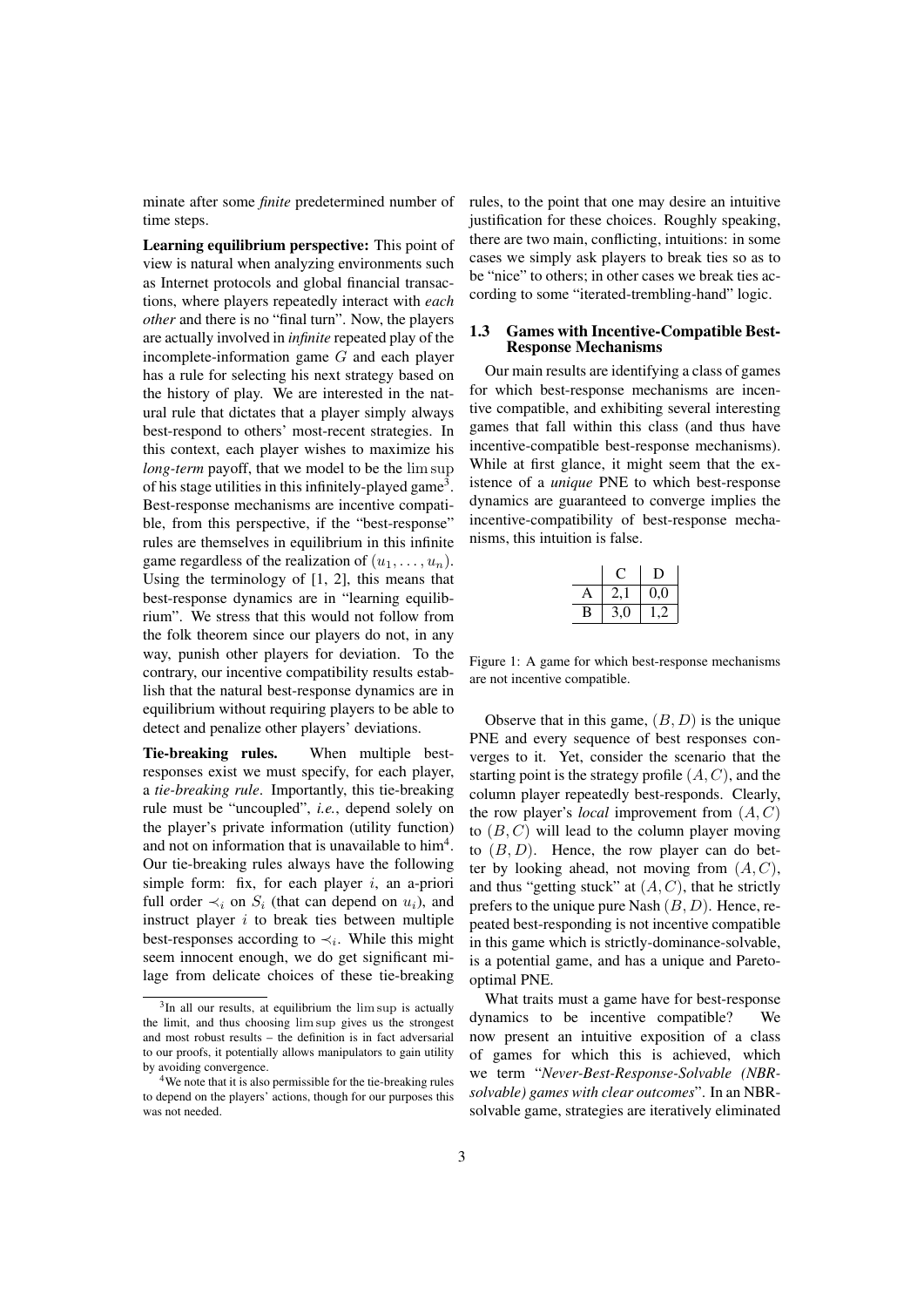if a best-response never leads to them (this is slightly different from dominance-solvability and shall be defined in the following section). Intuitively, an NBR-solvable game has a *clear outcome* if when each player *i* considers the game after the other players have already eliminated strategies that can be eliminated regardless of what *i* does, he can already tell that he will not be able to do better than the outcome that is reached via repeated best-response.

Our main, and quite easy to prove, general theorem is the following. (We now state the theorem for the case that the strategy spaces are finite, though our result also holds for infinite strategy spaces.)

Theorem (informal): *Let G be an NBR-solvable game with a clear outcome. Then, for every starting point and every (finite or infinite) order of player activations with at least*  $T = \sum_i |S_i| - n$ *"rounds" (a round is a sequence of consecutive time steps in which each player is "active" at least once) it holds that:*

- 1. *Repeated best-response dynamics converges to a pure Nash equilibrium s <sup>∗</sup> of G.*
- 2. *Repeated best-response dynamics is incentive compatible.*

We prove that each of the four environments below can be formulated as a game that falls within our class of games, and that the desired outcome in each environment translates to a PNE in this formulation. Thus, the above result implies the existence of incentive-compatible best-response mechanisms that implement the desired outcome in all the contexts below.

• Stable-roommates. In this classic setting [3], students must be paired for the purpose of sharing dorm rooms, and each student has a private full order over possible roommates. The objective is to find a "stable matching" where no two students prefer each other to their assigned roommates. We show that a natural mechanism, in which a student repeatedly proposes to his most preferred roommate among those that would not immediately reject him, and immediately rejects all proposers except for his most preferred proposer, is incentive compatible in well-studied environments (interns-hospitals, correlated markets).

- *•* Cost-sharing. Cost-sharing arises in situations in which the cost of some public service (*e.g.*, building a bridge) must be distributed between self-interested users that can benefit from this service to different extents. We present a *distributed* mechanism that achieves this goal in an incentive-compatible manner. Our mechanism implements the outcome of the famous Moulin mechanism [9, 10] (this result can be extended to the more general class of "acyclic mechanisms" [8]).
- *•* Internet routing. The Border Gateway Protocol (BGP) establishes routes between the smaller networks that make up the Internet. We abstract the results in [7] and prove that BGP is incentive compatible in realistic environments.
- *•* Congestion control. The Transmission Control Protocol (TCP) handles congestion on the Internet. Building upon [5], that models key aspects of TCP, we consider behavior that is somewhat similar to TCP: increase your attempted transmission rate until encountering congestion, and then decrease the transmission rate. We show that such behavior is in equilibrium.

Our results above establish incentive compatibility of best-response mechanisms. We also consider the stronger "*collusion-proofness*" desideratum, that even a *coalition* of players not be able to deviate from repeated best-response and *all* strictly gain from doing so. We prove that in some of the above environments best-response mechanisms even achieve this stronger requirement.

#### 1.4 Research Agenda

We view this work as a first step towards a more general research agenda. While convergence to equilibrium of "locally-rational" dynamics, *e.g.*, repeated best-response, fictitious play and regret minimization, has been extensively studied, little attention has been given to the question of when such locally-rational dynamics are also "globally rational". Here, we tackle this question in the context of repeated best-response and the implementation of PNE. However, we believe that the examination of other dynamics (*e.g.*, fictitious play, regret minimization) and other kinds of equilibria (*e.g.*, mixed Nash equilibrium, correlated equilibrium) is an interesting direction for future research.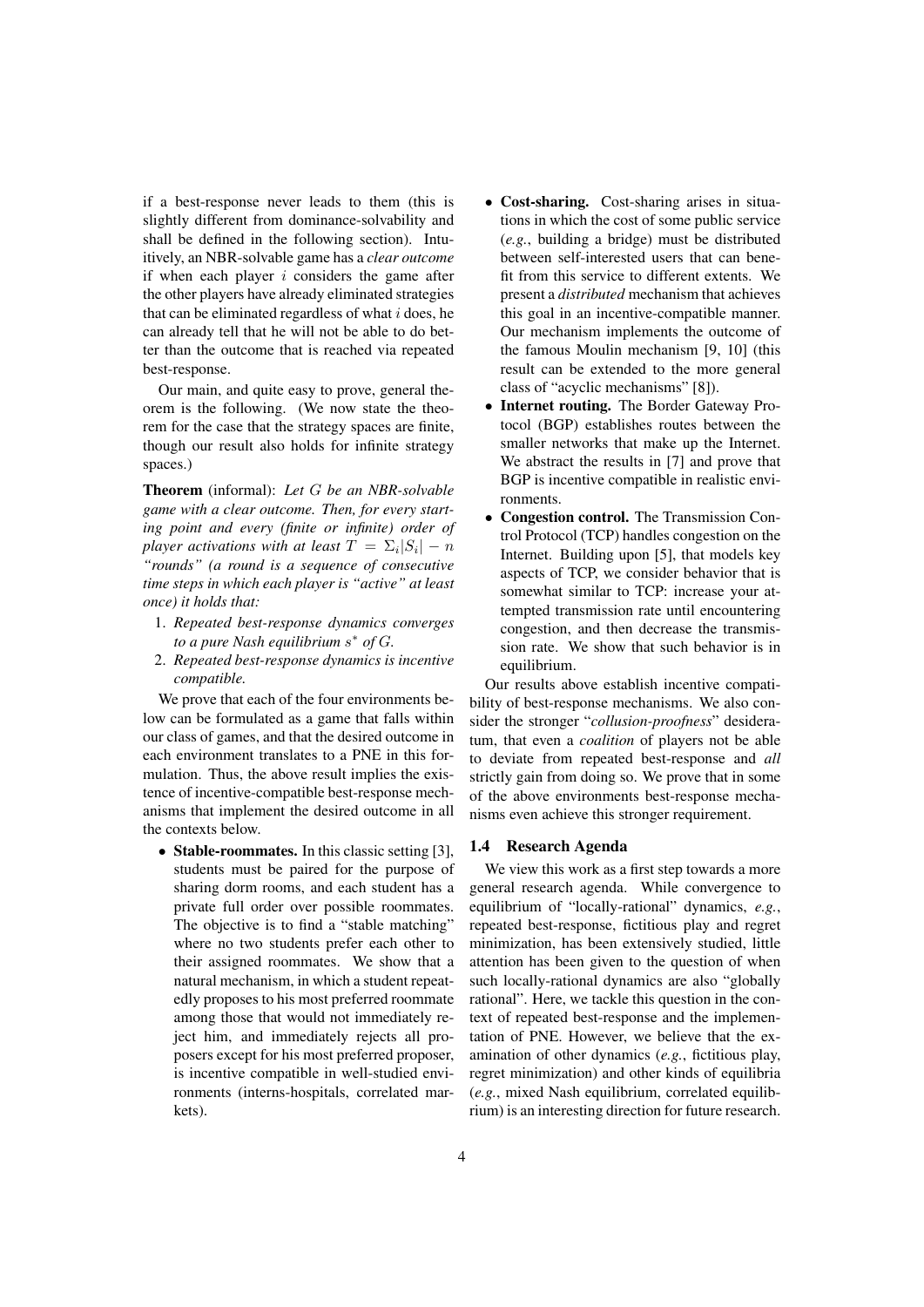Positive and negative results along these lines can help shed new light on the incentive structure of existing protocols/mechanisms (see our results for BGP and TCP and the results in [5, 7]), and provide new insights into the design of new protocols/mechanisms.

Our results for repeated best-response dynamics establish *sufficient* conditions for repeated bestresponse to be incentive compatible. We still lack *characterizations* of conditions that imply incentive compatibility both for general games and for specific classes of games (dominance-solvable games, potential games, *etc.*). We have thus far considered a very strong notion of incentive compatibility. We believe that considering more restrictive notions (*e.g.*, incentive compatibility in expectation) is of interest. Indeed, in a companion paper [11] we present several such results for commerce environments.

# 1.5 Organization

In the next section we formalize our model and present our general theorem. In section 3 we present our results for the four specific environments listed above. We discuss collusionproofness in Section 4.

# 2 Incentive-Compatible Best-Response Dynamics

**Definition 2.1 (tie-breaking rules)** *A* tiebreaking rule *(or* tie-breaking order*) for player i is a full order*  $\prec_i$  *on*  $S_i$ *.* 

When faced with a choice between multiple best-responses, player *i* should choose the highest (under  $\prec_i$ ) best-response. We now present the following definitions for full-information games.

# Definition 2.2 (never-best-response strategies)  $s_i \in S_i$  *is a* never-best-response (NBR) *under tie-breaking order ≺<sup>i</sup> on S<sup>i</sup> if for all s−<sup>i</sup> , there <i>ists*  $s'_{i}$  *so that*  $u_{i}(s_{i}, s_{-i}) < u_{i}(s'_{i}, s_{-i})$  *OR both*  $u_i(s_i, s_{-i}) = u_i(s'_i, s_{-i})$  and  $s_i \prec_i s'_i$ .

Definition 2.3 (NBR-solvable games) *A game G is* never-best-response-solvable (NBR-solvable) *under tie-breaking rules*  $\prec_1, \ldots, \prec_n$  *if there exists a sequence of eliminations of NBR strategies (under these tie breaking rules) that results in a single strategy profile.*

Observe that every weakly-dominance-solvable game has a tie-breaking order under which it is NBR-solvable and every strongly-dominancesolvable game is NBR-solvable for all tie-breaking orders. Observe also that in every game that is NBR-solvable under tie-breaking rules *≺*<sup>1</sup>  $, \ldots, \prec_n$  the elimination of NBR strategies (under these tie-breaking rules) has a unique orderindependent outcome, that is a pure Nash equilibrium of the game. We call this outcome "the unique PNE under tie-breaking".

Definition 2.4 (shortest-elimination parameters) *Let G be an NBR-solvable game (under tiebreaking). Then, there exists a sequence of games*  $G_0, \ldots, G_r$  *such that*  $G = G_0$ *, in*  $G_r$  *each player has only a single strategy, and*  $\forall i \in \{0, \ldots, r-1\}$ *,*  $G_{i+1}$  *is obtained from*  $G_i$  *via the removal of sets of NBR strategies (under tie-breaking). The* shortest-elimination parameter *e<sup>G</sup> for G is the length of the shortest such sequence of games for G.*

Observe that if, in an NBR-solvable game *G*, each strategy space  $S_i$  is finite, then  $e_G \leq \sum_i |S_i|$ *n*. NBR solvability on its own is insufficient to guarantee incentive compatibility, and so we further restrict it.

**Definition 2.5 (globally-optimal profiles)**  $s \in S$ *is* globally optimal *for i if*  $∀t ∈ S$ *,*  $u_i(t) ≤ u_i(s)$ *.* 

Definition 2.6 (clear outcomes) *Let G be an NBR-solvable game under tie breaking rules ≺*<sup>1</sup>  $, \ldots, \prec_n$ . Let  $s^*$  be the unique PNE under tie*breaking of G. We say that G has a* c*lear outcome if for every player i there exists a (player-specific) order of elimination of NBR strategies (under the given tie-breaking rules) such that s ∗ is globally optimal for i at the first step in the elimination sequence in which a strategy in S<sup>i</sup> is eliminated (that is, in the game obtained after the removal of all previously-eliminated strategies from G).*

We say that an incomplete-information game *G* is NBR-solvable with a clear outcome (under tiebreaking rules) if every realization of  $(u_1, \ldots, u_n)$ induces a full-information game that is NBRsolvable with a clear outcome (under tie-breaking, when each player *i* uses the tie-breaking rule  $\lt_i$ for the realized *ui*).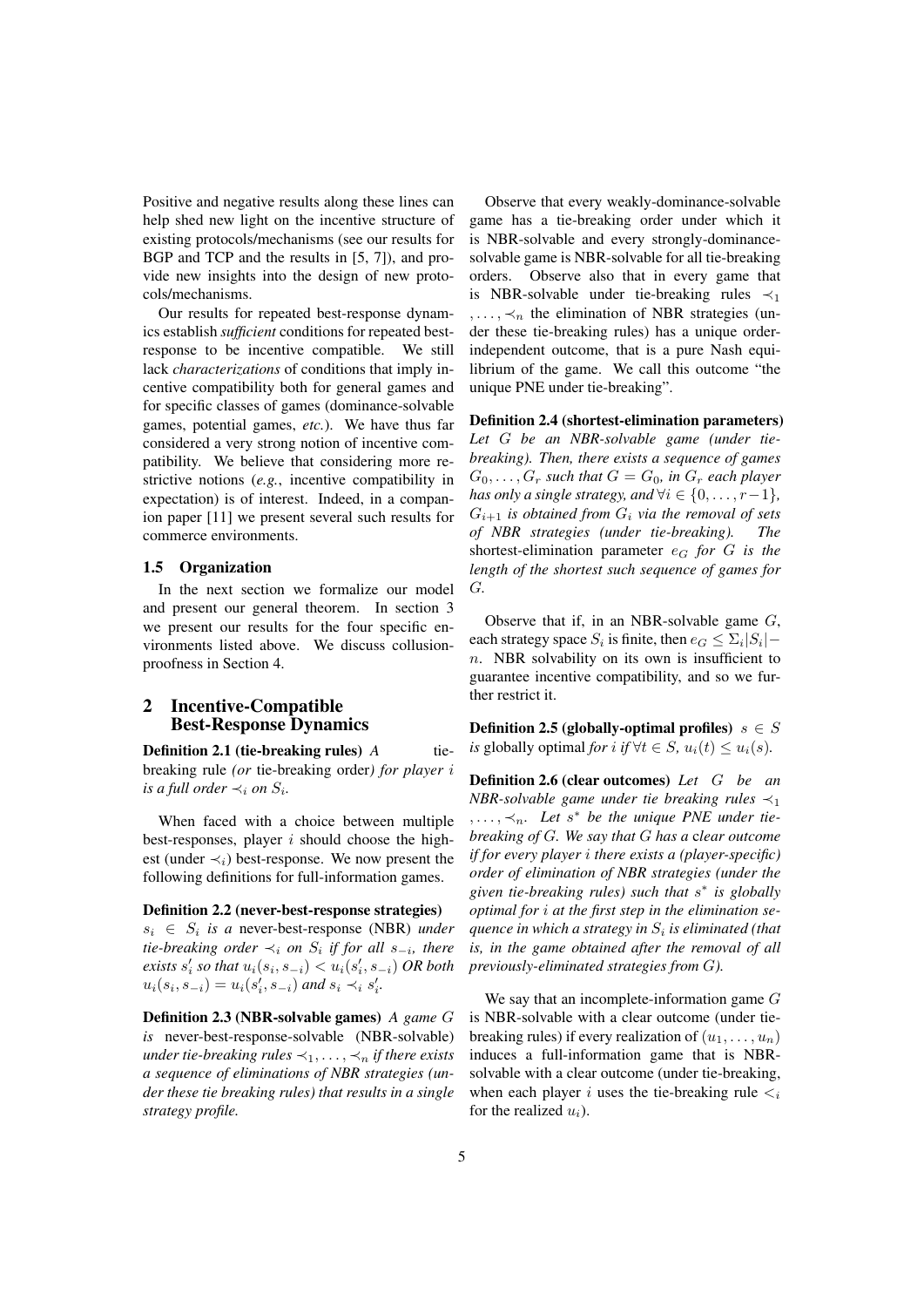Consider a best-response mechanism *M* for a base game *G*. Let  $s^t \in S$  be the players' strategies at time step *t*. We call  $u_i(s^t)$  player *i*'s *stage utility* at time *t*. If *M* terminates after some finite number of time steps  $T > 0$  we say that player *i*'s *total utility* is  $\Gamma_i = u_i(s^T)$  (his stage utility at the last time step of *M*'s execution). If *M* does not terminate after finite time then *i*'s total utility is  $\Gamma_i = \limsup_{t \to \infty} u_i(s^t)$ . *M* is *incentive compatible* if repeated best-response is a pure Nash equilibrium in this repeated game with overall utilities  $\Gamma_1, \ldots, \Gamma_n$  for every realization of  $(u_1, \ldots, u_n)$ . We say that *M* is *collusion-proof* if no coalition can deviate from repeated best-response and all strictly gain from doing so in this repeated game. We show that best-response mechanisms are incentive compatible for NBR-solvable games with clear outcomes.

Theorem 2.7 (incentive-compatible mechanisms)

*Let G be NBR-solvable with a clear outcome s*<sup>\*</sup> ∈ *S under tie-breaking rules*  $\prec_1, \ldots, \prec_n$ . *Let M be a best-response mechanism for G that breaks ties as in*  $\prec_1, \ldots, \prec_n$ *. Then, for every starting point and every (finite or infinite) order of player activations with at least*  $T = e_G$  "*rounds*", *where a round is a sequence of consecutive time steps in which each player is "active" at least once,*

*1. M converges to s ∗ .*

*2. M is incentive compatible.*

*This holds even for (1)* asynchronous *player activations orders in which multiple players can bestrespond* simultaneously *or based on outdated information (as studied in [12]); (2) adaptive player activations orders that can change based on the history of play; and also when (3) the mechanism terminates as soon as all players "pass", that is, each player repeats his last strategy.*

**Proof sketch:** Let *G* be an NBR-solvable game with a clear outcome (under tie-breaking). Then, there exists a sequence of games  $G_0, \ldots, G_r$  with length  $r = e_G$ , such that  $G = G_0$ , in  $G_r$ each player has only a single strategy, and *∀i ∈*  $\{0, \ldots, r-1\}$ ,  $G_{i+1}$  is obtained from  $G_i$  via the removal of sets of NBR strategies (under tiebreaking).

Convergence: We first show that if all players repeatedly best-respond then convergence to a PNE is guaranteed within  $e_G$  rounds. Consider the first round of a best-response mechanism, and consider some  $j \in [n]$  such that there exists  $s_j \in S_j$  that is NBR in  $G = G_0$ . Observe that once *j* is activated for the first time,  $s_j$  will never be selected thereafter. Thus, after the first round, no NBR strategy in  $G_0$  will be played ever again and hence the game is effectively equivalent to  $G_1$ . We can now use the same argument to show that after the second round the game is effectively equivalent to  $G_2$ . Thus, we mimic the elimination sequence in each strategy until we end up at  $G_r$ , whose unique strategy tuple *s ∗* is the unique PNE under tie-breaking of *G*.

Incentive compatibility: this property follows from the fact that when each player *i* considers the game after the other players have already eliminated dominated strategies that can be eliminated regardless of what *i* does, he can already tell that he will not be able to do better than the outcome that is reached via repeated best-response.

We give the precise argument (by contradiction). Let *i* be a player that deviates from repeated best-response and strictly gains from doing so. The fact that *G* is NBR-solvable with a clear outcome (under tie-breaking) implies that there exists a (player-specific) order of elimination of NBR strategies (under the given tie-breaking rules) such that  $s^*$  is globally optimal for  $i$  at the first step in the elimination sequence in which a strategy in  $S_i$ is eliminated (that is, in the game obtained after the removal of all previously-eliminated strategies from *G*). Consider this order of elimination; it induces some sequence of games  $G_0, \ldots, G_l$  such that  $G = G_0$ , in  $G_l$  each player has only a single strategy, and  $\forall i \in \{0, \ldots, l-1\}$ ,  $G_{i+1}$  is obtained from  $G_i$  via the removal of sets of NBR strategies (under tie-breaking) as in the  $(i + 1)$ 'th step in that order. Now, let *t<sup>i</sup>* be the index of the first game in the sequence in which *i*'s strategies are eliminated in that order. All players but *i* are repeatedly bestresponding and in the  $t_i - 1$  first steps of the elimination sequence no strategy in  $S_i$  is eliminated. We can use the same arguments that we used to show convergence, to show that after  $t_i - 1$  rounds the game is effectively equivalent to  $G_{t_i}$ , regardless of the actions of player *i*. However, in that game, *i* can do no better than  $s^*$ —a contradiction.  $\square$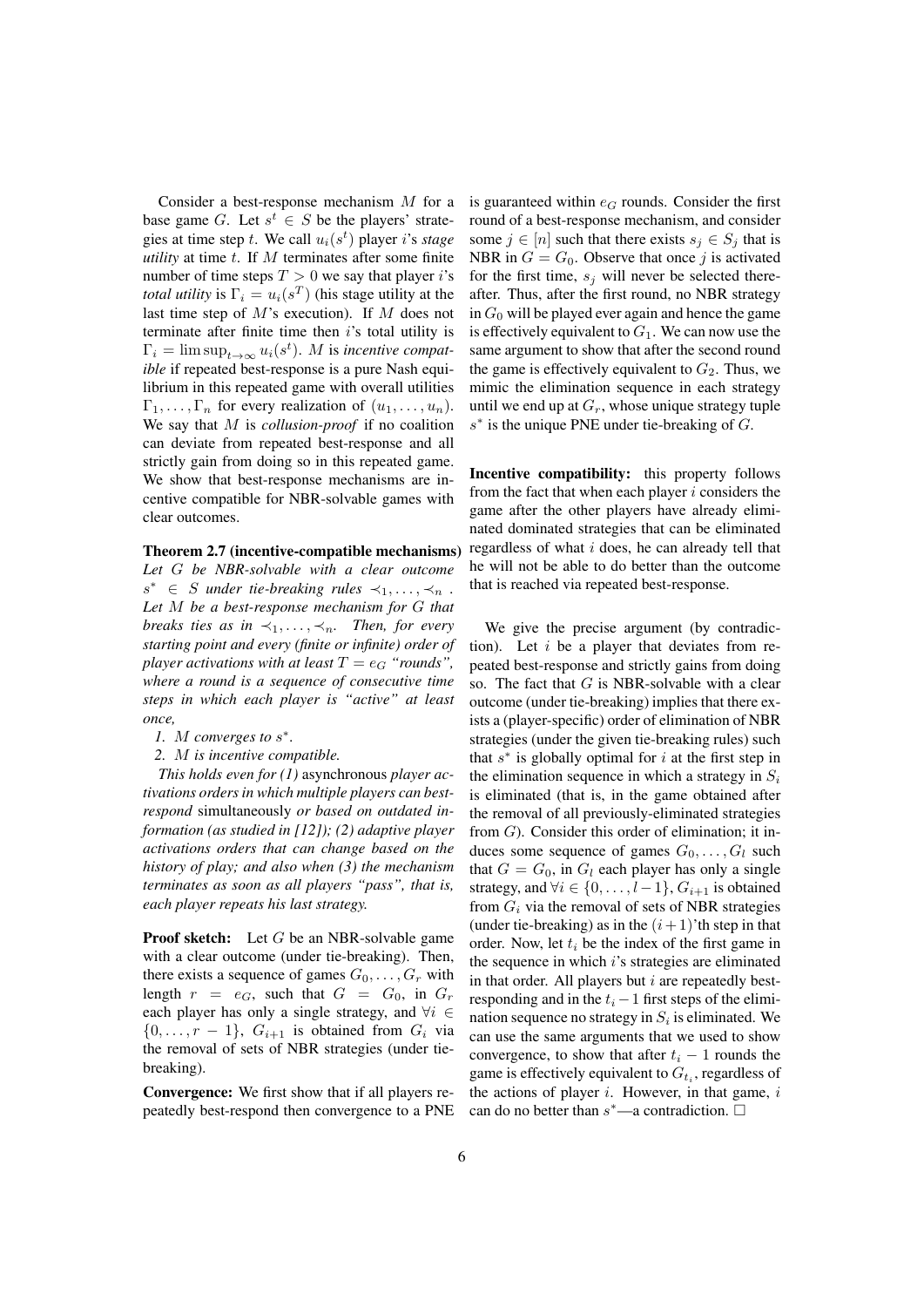#### 3 Four Best-Response Mechanisms

We present four examples of environments that can be formulated as games that are NBRsolvable with clear outcomes (sometimes under tie-breaking): stable-roommates games, costsharing games, BGP games and TCP games. This implies the existence of incentive-compatible bestresponse mechanisms for all these environments.

#### 3.1 Stable-Roommates

This following classic setting has been extensively studied in economics, game theory and computer science. *n* students 1*, . . . , n* must be paired for the purpose of sharing dorm rooms. Each student has a private *strict* ranking of the others, and prefers being matched to not being matched. The goal is to find a stable matching, *i.e.*, a matching where no two students prefer each other to their matched roommates. Unfortunately, a stable matching is not guaranteed to exist in general and, furthermore, even if a stable matching does exist (*e.g.*, in bipartite graphs), existing algorithms for reaching it are *not* incentive compatible [3]. We seek environments where a stable matching is guaranteed to exist and can be reached in an incentive compatible manner. We focus on two wellknown special cases of stable roommates:

- *•* Intern-hospital matchings: The "students" are divided into two disjoint sets, called *interns* and *hospitals*, and all hospitals have the same ranking of interns (*e.g.*, GPA-based).
- *•* Correlated markets: The "students" are vertices in a complete graph in which every edge has a unique "weight". The "heavier" the edge connecting a student to another student the higher that student ranks the other student.

We now show how the framework in Section 2 can be used to design natural incentive compatible mechanisms for stable-roommates. We first formulate this environment as a game and prove that this game is NBR-solvable with a clear outcome.

Stable-roommates games: The students are the players and each student  $i$ 's strategy space  $S_i$  is the set of all students  $j \neq i$ .  $\alpha_i(j)$  denotes student *j*'s rank in student *i*'s ranking (the *least* desired roommate's rank is 1).  $\forall s = (s_1, \ldots, s_n) \in S$  (that is, choices of roommates),  $u_i(s) = \alpha_i(j)$  iff  $s_i = j$ and  $\sharp k \neq i$  such that  $s_k = j$  and  $\alpha_j(k) > \alpha_j(i)$ ;

otherwise,  $u_i(s) = 0.5$  (Observe that players' utilities are correlated.)

Theorem 3.1 *For every stable-roommates game G it holds that in both hospital-intern matchings and correlated markets*

- *• G is NBR-solvable.*
- *• G's unique PNE is a stable matchings.*
- $e_G \leq n$ .

Proof sketch: We say that a stable-roommates game is cycle-free if there is no sequence of roomates  $r_1, r_2, \ldots r_k$  of length  $k > 2$  such that each student  $r_i$  ranks student  $r_{i+1}$  higher than student *r<sup>i</sup>−*<sup>1</sup> (where student indices are considered mod *k* to induce a cycle).

Any matching game that is cycle-free has an elimination sequence that can be constructed as follows: At any stage in the elimination start with some arbitrary student  $r_1$  (that has more than one strategy in the current subgame) and construct a sequence  $r_1, r_2, \ldots$  of students in which  $r_{i+1}$  is the student *r<sup>i</sup>* prefers the most out of the students that still have more than one possible strategy remaining (other strategies were eliminated). The number of students is finite and so the sequence must repeat. Since the game is cycle free, the cycle must be of length 2. We have thus located 2 students that desire each other the most. We can eliminate for each of the two the strategies of proposing to any other student since they are guaranteed to gain the maximal utility by proposing to each other.

All that remains is to notice that both the hospital-intern game and the correlated markets game are cycle-free. In the case of hospitals and interns, the hospitals agree about the ranking of interns and so any cycle of players will have to include a hospital that is placed after a desired intern and before a less desired one. In the case of correlated markets, any cycle of nodes in the graph must include an edge with a lower weight that appears after an edge with a higher one and therefore the preferences do not induce a cycle in the matching graph in either case.  $\square$ 

We observe that the following simple and computationally-efficient mechanism is a bestresponse mechanism for stable-roommate games,

<sup>5</sup>We note that the more natural definition of utilities that only awards utility to players that are selected by the partner they themselves choose implies a game in which all matchings are stable, and is thus not useful to us.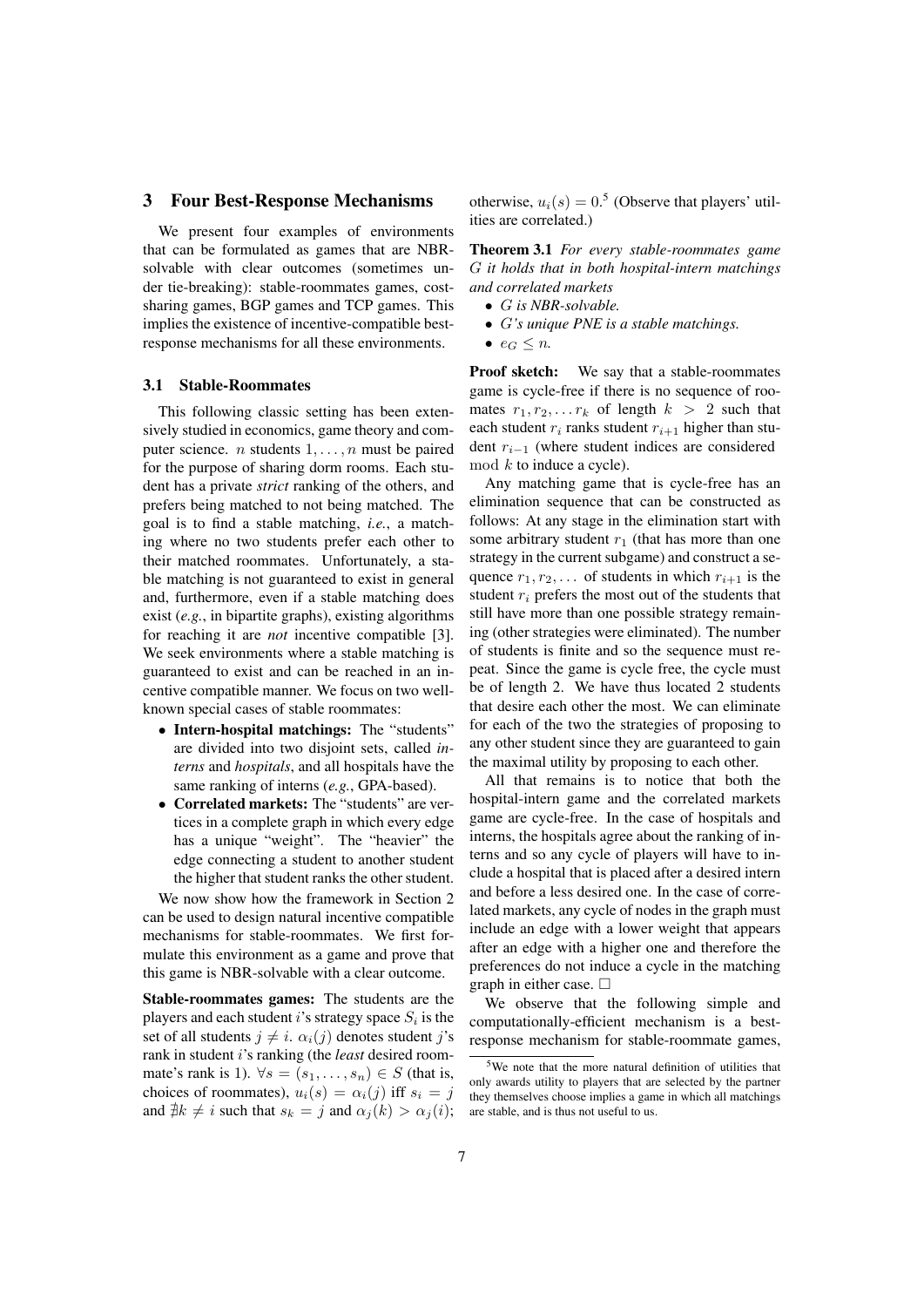and so Theorem 2.7 implies that it implements a stable matching in an incentive-compatible manner.

# Mechanism for Stable-Roommates:

- Go over the students in some cyclic (roundrobin) order and, at each time step, allow a single student to announce another student.
- *•* We say that a student *i* makes a "better offer" to another student  $j$  at time  $t$  if (1)  $i$  announces  $j$  at time  $t$ ; and (2)  $j$  prefers  $i$  to all students from whom he has "offers", that is, all students whose last announcement was *j*. The mechanism prescribes that each student repeatedly check which students he can make a better offer to, and announce his most preferred student to whom he can make a better offer.
- The mechanism terminates after  $n^2$  steps and outputs all student pairs (*i, j*) such that *i*'s last announcement was *j* and *j*'s last announcement was *i*.

Theorem 3.2 *The mechanism is incentivecompatible in ex-post Nash and implements a stable matching in both intern-hospital matchings and correlated markets.*

#### 3.2 Cost-Sharing

Cost-sharing arises in situations in which the cost of some public service (*e.g.*, building a bridge) must be distributed between self-interested users that can benefit from this service to different extents, and is modeled as follows. *n* users 1*, . . . , n* aim to share the cost of building some common infrastructure. Some cost-sharing rule specifies, for every subset of users *S*, and every user  $i \in S$ , *i*'s "cost share"  $c_i(S)$  for building an infrastructure that only serves members of *S*.  $c_i(S)$  is nonnegative, monotonically non-increasing in *S*, and also *cross-monotonic*, that is,  $\forall i \in S \subseteq T$ ,  $c_i(S) \geq c_i(T)$ . User *i* gets positive (private) value  $v_i \in \Re_{\geq 0}$  if the infrastructure serves him and 0 otherwise. The goal is to split the cost of the infrastructure between a group of users so that each user's payment is at least his cost-share, yet does not exceed his private value, that is, to find "reasonable" cost shares. Moulin [9] exhibits a centralized mechanism that achieves this (see also [10]).

We now use the framework in Section 2 to design simple and natural *distributed* incentivecompatible mechanisms that implement the same outcome as the Moulin mechanism. We present "1*st*-price cost-sharing games" and specific tiebreaking rules.

1<sup>st</sup>-price cost-sharing games: The users are the players and, for each user *i*,  $S_i = \Re_{\geq 0}$ . Given a vector of users' bids (strategies)  $\overrightarrow{b}$  =  $(b_1, \ldots, b_n)$ , the "serviced set" for  $\overrightarrow{b}$  is the maximum-cardinality subset of users *S* such that  $\forall j$  ∈ *S*,  $b_j$  ≥  $c_j(S)$  (breaking ties between such sets lexicographically).  $\forall \vec{b} = (b_1, \ldots, b_n)$ ,  $u_i(\vec{b}) = v_i - b_i$  if *i* is in the serviced set for  $\vec{b}$ ;  $u_i(\overrightarrow{b}) = 0$  otherwise.

**Tie-breaking rules:** Prefer bids closer to  $v_i$ , i.e., *∀s*, *t*  $\in$  *S<sub>i</sub>*, if  $|s - v_i|$   $\leq$   $|t - v_i|$  then  $t \prec_i s$ .

Theorem 3.3 *For every 1st-price cost-sharing game G it holds that*

- *• G is NBR-solvable under these tie-breaking rules.*
- *• G's unique PNE under these tie-breaking rules induces reasonable cost shares as in the outcome of the Moulin mechanism.*
- $e_G \leq n$ .

Proof sketch: Let us show an elimination sequence for every cost sharing game. First, notice that each player can only get a non-positive utility from a bid that is above his valuation. We therefore start by eliminating these bids for all players. Next, let  $R<sup>v</sup>$  be the set of serviced users for bids that are exactly the valuations of the players. Any player  $i \notin R^v$  will not get serviced for any set of bids that are in the remaining subgame (costs only increase as players drop out and he does not win when they all pay the maximal amount). We can therefore eliminate all strategies below *v<sup>i</sup>* for any such player. For every player  $j \in R^v$ , we can eliminate all bids below  $c_j(R^v)$ , as he will only get 0 utility with those bids, and non-negative utility with higher bids. Once these are eliminated, then in the remaining subgame  $R<sup>v</sup>$  will always be the serviced set of players and we can eliminate all bids above  $c_j(R^v)$  as well.

Note that it is also possible to perform the eliminations using a different order. Specifically, for each player *i* we can let all other players eliminate bids above *v*, then determine a set of serviced agents  $R_i$  for the case in which every agent *j* bids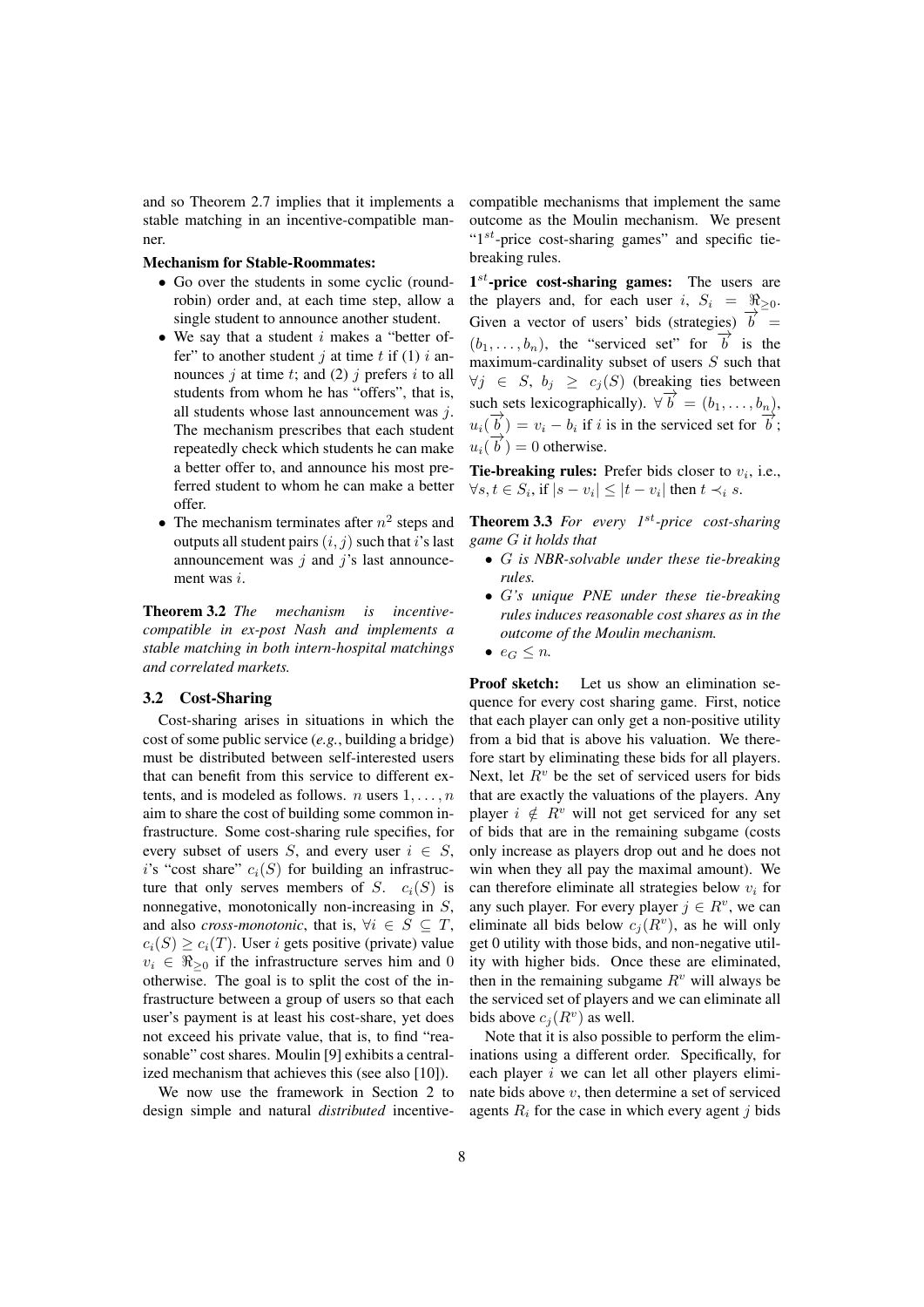*v*<sup>*j*</sup> except for agent *i* that bids  $\infty$ . Then, eliminate all bids for non-serviced agents (except their valuation), and check if  $c_i(R_i)$  is greater than  $v_i$ . If it is, we can eliminate bids below  $c_i(R_i)$  for agent i. Otherwise, agent *i* will not gain a positive utility from the service in any case and we can eliminate all his strategies except his valuation. We can then continue along the same lines as before and eliminate strategies for all other players. Either way, the elimination done by agent *i* leads to a subgame in which *s ∗* is the optimal outcome for him, and so the game has a clear outcome as required.  $\square$ 

We observe that the following natural distributed mechanism is a best-response mechanism for 1*st*-price cost-sharing games (under these tiebreaking rules), and so Theorem 2.7 implies that it implements the outcome of the Moulin mechanism in an incentive-compatible manner.

#### Mechanism for Cost-Sharing:

- *•* Go over the users in some cyclic (roundrobin) order and, at each time step, allow a single user to submit a bid in *ℜ≥*<sup>0</sup>.
- *•* The mechanism prescribes that each bidder *i* repeatedly bid as follows: submit the minimal bid  $b_i \le v_i$  such that *i* is in the serviced set for the most-recently submitted bids; in the event that no such bid exists submit the bid  $b_i = v_i$ .
- The mechanism terminates after  $n^2$  time steps, outputs the serviced set *S* for the lastsubmitted bids and charges each bidder  $i \in S$ his last bid *b<sup>i</sup>* .

Theorem 3.4 *The mechanism is incentive compatible and implements reasonable cost-shares.*

This result can be extended to the class of acyclic mechanisms studied in [8]).

#### 3.3 Internet Routing

The Border Gateway Protocol (BGP) establishes routes between the smaller networks that make up the Internet. Griffin *et al.* [6] put forth the following model for analyzing BGP dynamics. The network is an undirected graph  $G = (V, E)$ where the vertex set *V* consists of *n* source nodes and 1*, . . . , n* a unique destination node *d*. Each source node has a private *strict* ranking of all simple (loop-free) routes between itself and the destination node *d*. Under BGP, each source node repeatedly examines its neighboring nodes' most recent route-announcements, selects to forward traffic through the neighbor whose route it likes the most, and announces its newly chosen route to all neighbors via update messages. The network is asynchronous and so nodes can select routes simultaneously and based on outdated information (update messages between nodes can be arbitrarily delayed).

BGP's convergence to a "stable" routing tree is the subject of extensive networking research. Levin *et al.* [7] observe that BGP can be regarded as best-response dynamics in a specific class of "routing games", and prove that BGP is incentivecompatible in networks for which the No Dispute Wheel [6] condition holds.



*Each pivot node u<sup>i</sup> would rather route clockwise through pivot node*  $u_{i+1}$  *than through the direct route Q<sup>i</sup> .*

#### Figure 2: A Dispute Wheel

No Dispute Wheel is a generalization of the Gao-Rexford [4] conditions, that capture common Internet routing practices. A Dispute Wheel (see Figure 2) is a 3-tuple  $(\mathcal{U}, \mathcal{R}, \mathcal{Q})$ , where  $U = (u_0, u_1, \ldots, u_{k-1})$  is a sequence of *k* vertices in *V*, called the "pivot nodes" and  $\mathcal{R}$  =  $(R_0, R_1, \ldots, R_{k-1}), Q = (Q_0, Q_1, \ldots, Q_{k-1})$ are two sequences of *k* routes, such that (indices are considered modulo *k*):

- $\forall i, Q_i$  is a simple route from *i* to *d*.
- $\forall i, R_i$  is a simple route from  $u_i$  to  $u_{i+1}$ .
- $\forall i, u_i$  ranks the route  $R_i Q_{i+1}$  more highly than the route *Q<sup>i</sup>* .

"No Dispute Wheel" is the condition that no Dispute Wheel exist in the network.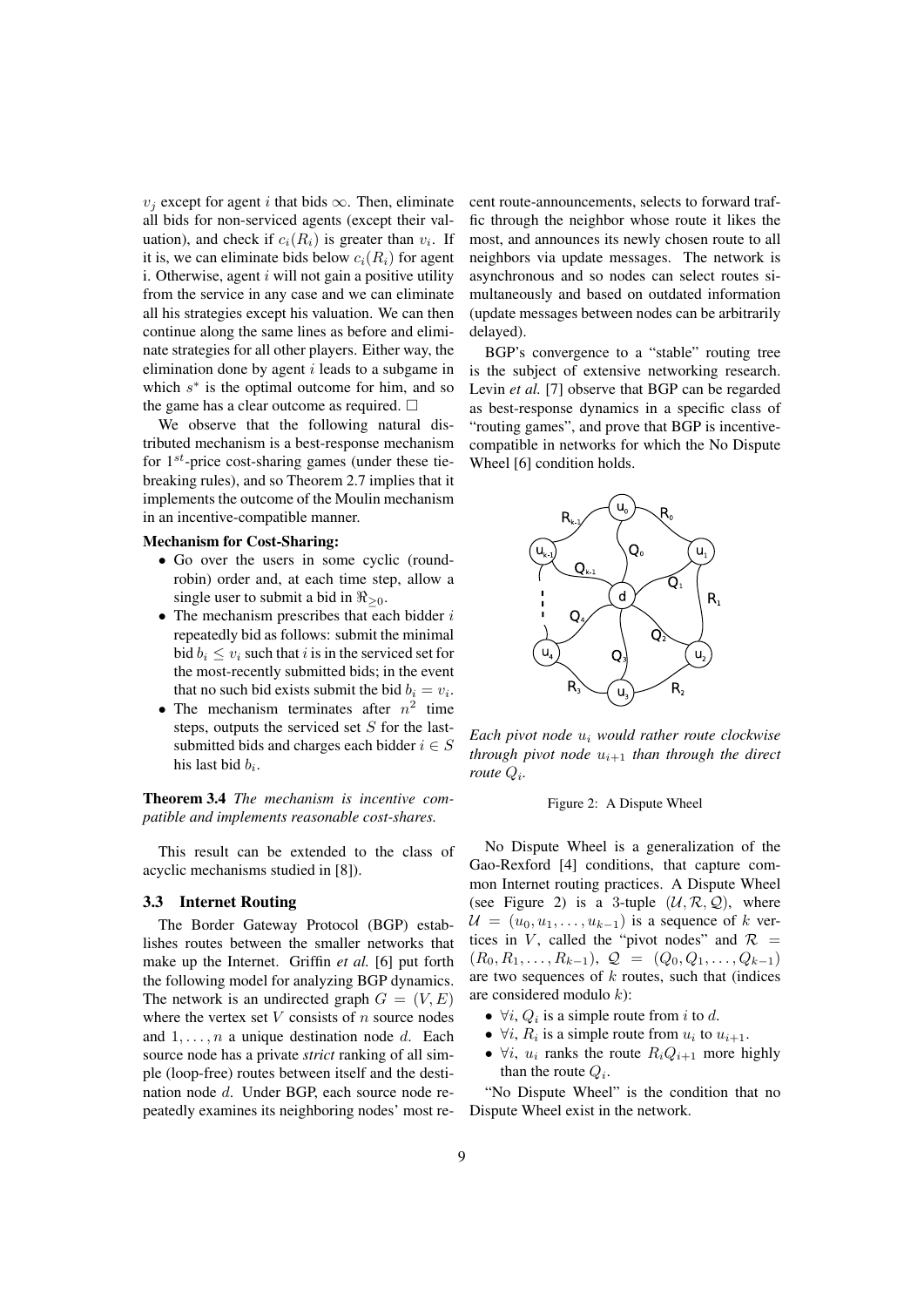Theorem 3.5 *[7] BGP is incentive-compatible in ex-post Nash in networks for which No Dispute Wheel holds.*

We now show that the class of "BGP games" presented in [7] falls within the category of NBRsolvable games with clear outcomes. Thus, the essence of the incentive compatibility result for BGP in [7] follows from Theorem 2.7.

BGP games: The source nodes are the players and, for each source node  $i$ ,  $S_i$  is the set of *i*'s outgoing edges in *E*. Given a vector of source nodes' traffic forwarding decisions (strate- $\vec{f} = (f_1, \ldots, f_n), u_i(\vec{f}) = (f_1, \ldots, f_n))$  is *i*'s rank for the simple route from *i* to *d* under  $\overrightarrow{f}$ (the least desired route has rank 1) if such a route exists;  $u_i(\vec{f}) = 0$  otherwise.

### Theorem 3.6 *For a BGP game G it holds that*

- *• G is NBR-solvable.*
- *• G's unique PNE is a stable routing tree.*
- $e_G \leq n$ .

Proof sketch: Let us show an elimination order in the game. At every stage in the elimination, we locate a node that can guarantee its most preferred route (in the current subgame) and eliminate all other routing actions for it. To show that such a node always exists, we begin with an arbitrary node  $a_0$  with at least 2 actions. Let  $R_0$  be  $a_0$ 's most preferred existing route to *d* (a route is said to exist if all nodes along it can route accordingly in the current subgame). Let  $a_1$  be the vertex closest to  $d$  on  $R_0$ , with two available actions in the current subgame, such that  $a_1$  prefers some other route  $R_1$  to the suffix of  $R_0$  that leads from  $a_1$  to *d* (if no such node exists  $a_0$  can guarantee its most preferred route). Then we choose  $a_2$  to be the vertex closest to  $d$  on  $R_1$  such that  $a_2$ 's most preferred route  $R_2$  is preferred over the suffix of  $R_1$ that leads from  $a_2$  to  $d$ . Once again if there is no such  $a_2$  we are done. We can continue to choose  $a_3, a_4, \ldots$  in the same manner. Since there is a finite number of vertices, at some point some vertex will appear twice in this sequence  $(a_0, a_1, \ldots)$ . This would result in the formation of a Dispute Wheel (in which the *ai*s are the pivot nodes and the  $R_i$ s are the routes) which we assumed is not contained in the graph. We will therefore always be able to find a node that can guarantee its most preferred route and continue with the elimination, until there are no more nodes with several possible actions.  $\square$ 

#### 3.4 Congestion Control

Congestion control is a crucial task in communication networks. Congestion is handled via the combination of transmission-rate-adjustment protocols at the sender-receiver level (*e.g.*, TCP), and queueing management policies at the router level, that dictate how excess traffic is discarded (*e.g.*, RED). TCP is notoriously *not* incentive compatible. [5] analyzes incentives in the following TCPinspired environment. The network is an undirected graph  $G = (V, E)$  with a given a capacity function  $c$  that specifies the capacity  $c(e)$  for each edge  $e \in E$ . The network consists of *n* sourcetarget pairs of vertices  $(\alpha_i, \beta_i)$ . Every such sourcetarget pair  $(\alpha_i, \beta_i)$  aims to send traffic along a *fixed* route  $R_i$  in  $G$ . Each source  $\alpha_i$  can select transmission rates that lie in the interval  $[0, M_i]$ , where  $M_i$  is  $\alpha_i$ 's private information, and wishes to maximize its achieved throughput. When an edge encounters congestion, that is, the sum of incoming flows traversing it exceeds its capacity, excess traffic must be discarded. [5] considers two capacityallocation schemes:

- *•* Strict-Priority-Queueing (SPQ). *∀e ∈ E* there is an edge-specific order over source nodes. Capacity is shared as follows: the most highly ranked source whose route traverses the edge gets its entire flow sent along the edge (up to  $c(e)$ ); unused capacity is allocated to the second most highly ranked source whose route traverses the edge in a similar fashion, *etc.*
- *•* Weighted-Fair-Queueing (WFQ). *∀e ∈ E*, each source node  $\alpha_i$  has weight  $w_i(e)$  at *e*. Every source  $\alpha_i$  is then allocated capacity  $\frac{w_i}{\Sigma_j w_j} c(e)$ . Unused capacity is allocated in  $a^T$  recursive manner. The special case that  $∀e ∈ E, ∀i ∈ [n], w_i(e) = 1$  is called "fair queueing" (FO).

[5] considers a TCP-like protocol called Probing-Increase-Educate-Decrease (PIED) in which each source is instructed to gradually increase its transmission rate until encountering congestion and, at that point, decrease its transmission rate to its achieved throughput. [5] analyzes PIED in settings in which all edges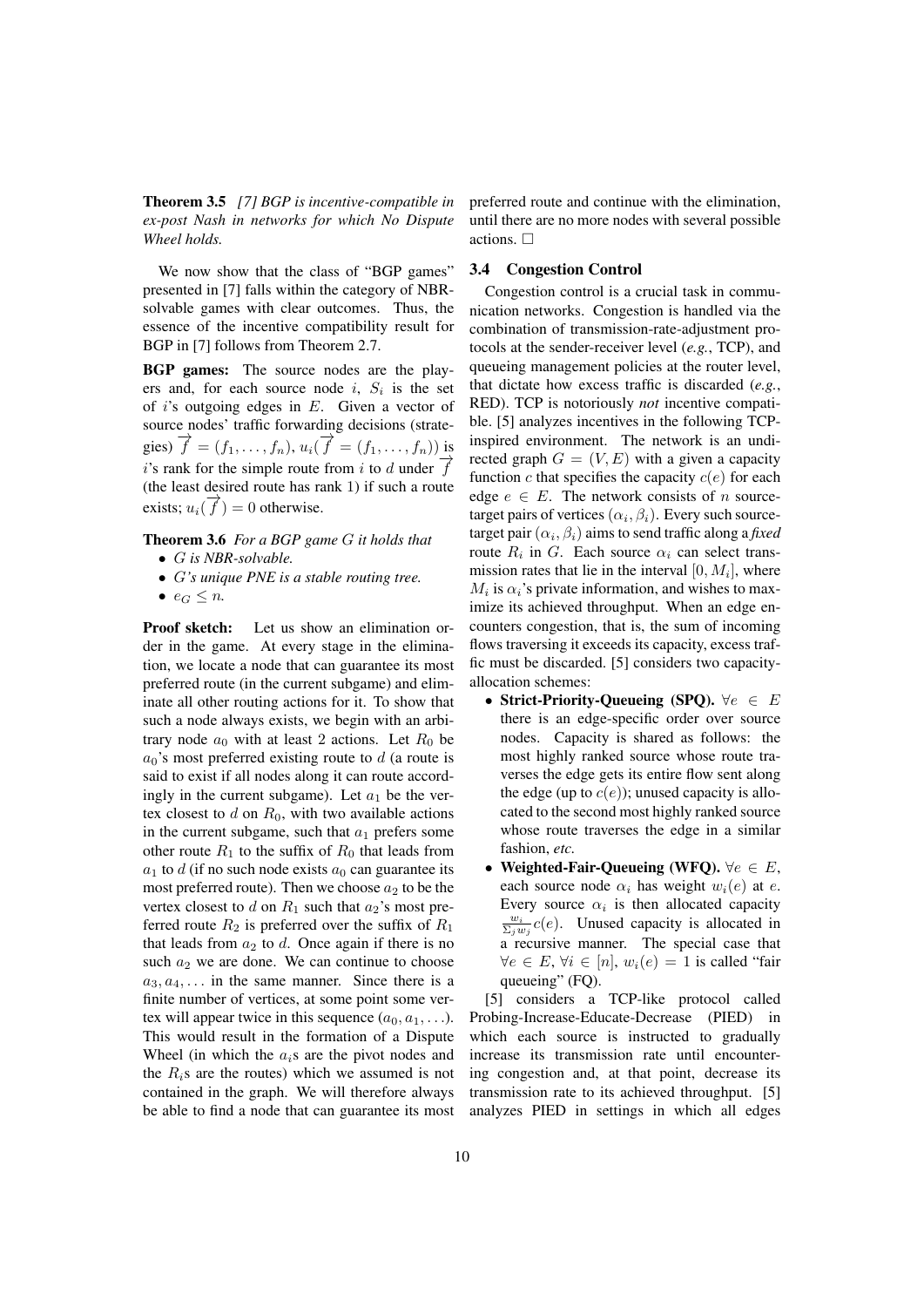use SPQ or all edges use WFQ, and sources priorities/weights are identical on all edges. PIED is shown to be incentive compatible in both these environments (also under asynchronous timings of rate-transmission adjustments).

Theorem 3.7 *[5] PIED is incentive compatible in networks in which all edges use SPQ with coordinated priorities.*

Theorem 3.8 *[5] PIED is incentive compatible in networks in which all edges use WFQ with coordinated weights (and so if all edges use FQ then PIED is incentive compatible).*

It is interesting to notice that PIED can be considered a form of better-response in a setting in which the exact available capacity is unknown. We unify the two results above for an abstracted setting by formulating the environment in [5] as a game and showing that this game is NBR-solvable with a clear outcome (under specific tie-breaking rules). Our main difference from [5] is that we allow players more knowledge about the network, while [5] uses the probing nature of PIED to learn the needed information (all that is needed is for players to be able to tell the amount of available bandwidth on their path). Thus, Theorem 2.7 implies a result that is similar in spirit to the two theorems in [5].

TCP games: The source nodes are the players and each source node *i*'s strategy space is  $S_i$  =  $[0, M_i]$ . Given a vector of source nodes' transmission rates (strategies)  $\overrightarrow{r} = (r_1, \ldots, r_n), u_i(\overrightarrow{r})$ is  $\alpha_i$ 's achieved throughput in the unique trafficflow equilibrium point of the network for *−→r* ([5] shows that such a unique equilibrium point exists for the SPQ and WFQ settings with coordinated priorities/weights).

Tie-breaking rules:  $\forall s, t \in S_i$ ,  $s \prec_i t$  iff  $s > t$ .

Theorem 3.9 *For every TCP game G such that all edges use SPQ with coordinated priorities, or all edges use WFQ with coordinated weights, it holds that*

- *• G is NBR-solvable under these tie-breaking rules.*
- *• G's unique PNE under these tie-breaking is a stable flow pattern.*
- $e_G \leq n$ .

For clarity of presentation we show only the proof for the case of Weighted-Fair-Queueing, with equal weights. The proof for non-equal weights and for Strict-Priority-Queueing follow similar lines.

Proof sketch: Let us define for each edge *e*, the share of each flow as  $\beta_e = c_e/k_e$  where  $k_e$  is the number of flows that traverse the edge. We construct an elimination sequence for the game as follows: Let *e <sup>∗</sup>* be the edge with the minimal *β*. Each flow on this edge is guaranteed *β<sup>e</sup> <sup>∗</sup>* traffic through that edge, and at least that amount on all other edges. It is therefore possible to eliminate all actions of transmitting less than *β<sup>e</sup> <sup>∗</sup>* for each player that goes through *e ∗* . Now, if all flows through *e ∗* claim their fair share, no flow can send more (no bandwidth is unclaimed). We can therefore eliminate all actions of transmitting above *β<sup>e</sup> <sup>∗</sup>* for these flows. Now, we are left with a subgame with a smaller number of active players where some of the bandwidth on each edge is already used up. We can now repeat the elimination steps for the residual network graph with the remaining players.

Notice that for each bottleneck edge *e ∗* that is found along the process there are several orders of elimination (according to ordering among players). If player *i* eliminates actions below *β<sup>e</sup> <sup>∗</sup>* last among players that go through *e ∗* , then he does so in a game in which the final profile is optimal for him, and so the game has a clear outcome.  $\Box$ 

# 4 Collusion-Proof Best-Response Mechanisms

In Section 3, we establish incentive compatibility results for four environments. We are able to strengthen our results for stable-roommates (Theorem 3.1), BGP games (Theorem 3.6), and TCP games where all edges use SPQ with coordinated priorities (see Theorem 3.9). We prove that, in all these settings, best-response mechanisms are actually also collusion-proof. We observe, though, that NBR-solvability with a clear outcome does not imply collusion-proofness of best-response mechanisms in general. To see this, consider the game depicted in Figure 3 (which is simply the prisoner's dilemma).

Observe that this game is indeed an NBRsolvable game with a clear outcome, yet both players prefer  $(C, C)$  to the unique equilibrium